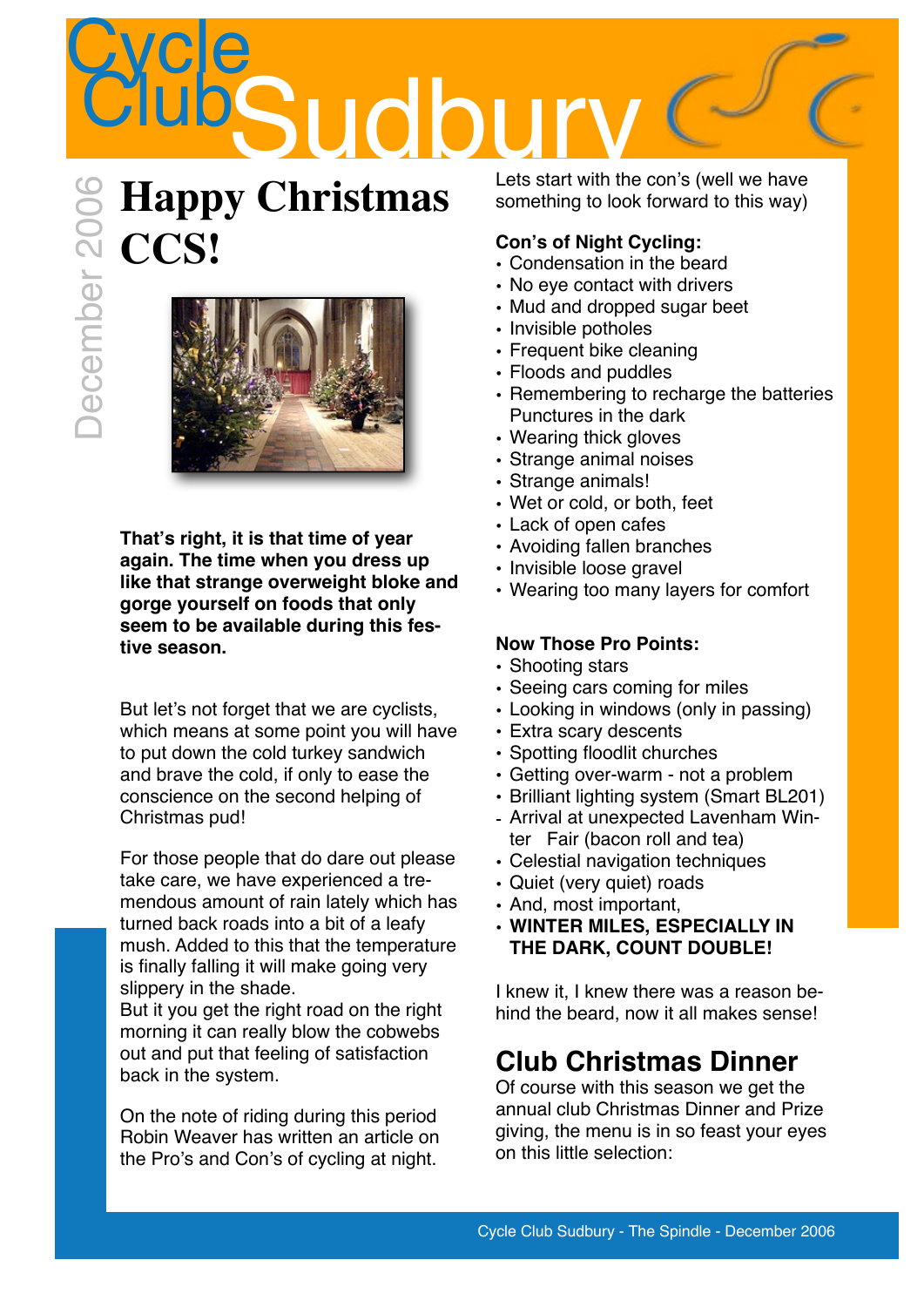#### **Cycle Club Sudbury Annual Dinner and Prize Presentation Newton Green Golf Club Saturday 27th January 2007, 18:45 for 19:15**

The Committee have now received the menu for the club dinner offering, again, a good varied choice. The tickets are the same as last year at £17 (to include the main room charge); and the Committee have decided to keep the same agreeable evening arrangements as last year. The golf club is a 1/4 mile down a lane, right off the A134 at Newton Green going East, just beyond the Saracen's Head public house. The club has good parking. We look forward to seeing our new members and partners for this enjoyable evening. Please let the Chairman; Peter Whiteley (01787 375269) know the number of tickets land choices of menu required, using the words in bold on the form below

| <b>STARTERS</b>     | <b>Stilton and Mushroom</b> parcel with Redcurrent Sauce<br><b>Smoked Salmon and Prawns</b><br>Homemade vegetable Soup<br><b>Melon</b> with fruits                      |
|---------------------|-------------------------------------------------------------------------------------------------------------------------------------------------------------------------|
| <b>MAIN COURSES</b> | Roast Turkey of Beef with all the trimmings<br>Fillet of Lamb with Mint Gravy<br>Grilled Fillet of Plaice with a Parsley and Prawn Sauce<br>Vegetarian alternative      |
| <b>DESSERTS</b>     | <b>Fruit Salad and Ice Cream</b><br>(Sorry but further details of other choices are not yet<br>available. I will consult individually after you have<br>booked - Peter) |

Please use the form at the end of this Spindle to book your tickets and meals, and send them to Peter Whiteley at 133 Melford Road Sudbury CO10 1JT with a cheque payable to "CYCLE CLUB SUDBURY and by 11th January (Subs Night) at latest.

## **Sunday Club Runs**

The Sunday morning club runs are in full swing with some very good attendance records; I blame the mild weather we have been getting!

Needless to say it is good to see so many out and about, including the day Sudbury got rained off and so did Corncraft in the end, think we might need to find another cafe.

One of the outings I managed to attend was a trip to Specialities in Sistead; home of the Tandem sandwich.



Caught in the act were Andy Hoppit and Viv Marsh. Ahhhh Cycling!